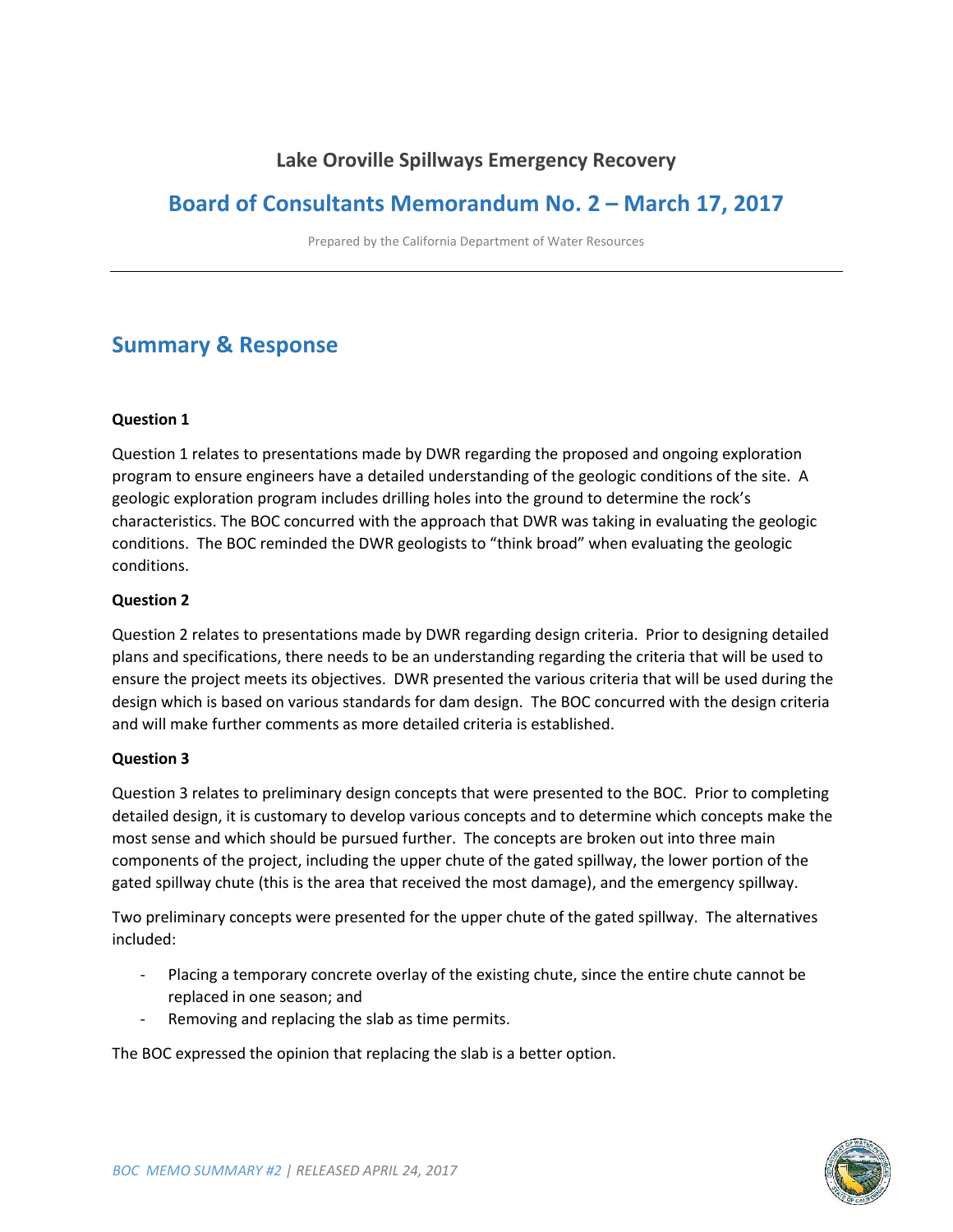The BOC also had the opinion that it would be difficult to completely replace the lower chute in one season, but noted that there are alternatives available if the entire chute was not replaced in the first year.

The BOC recommended a final design of a fully-lined emergency spillway may be needed, but also noted further exploration and investigations are needed prior to selecting a final design.

It is important to understand that at this phase, all discussions revolve around preliminary information and take place at the conceptual level.

#### **Question 4**

DWR had been in contact with several potential contractors to expedite the process. The BOC concurred with this approach.

#### **Question 5**

Self-Explanatory

#### **Question 6**

The BOC gave opinions regarding the damaged spillway, and postulated possible causes to concrete cracking. It should be noted that the BOC was referring to failure mechanisms after the initial failure. The BOC recommended that future designs consider air slots based on these observations.

The BOC reiterated comments made in Question 3 that the entire upper chute should be replaced rather than use a temporary concrete overlay, and noted it may not be possible to replace the entire upper chute in one season.

# # #

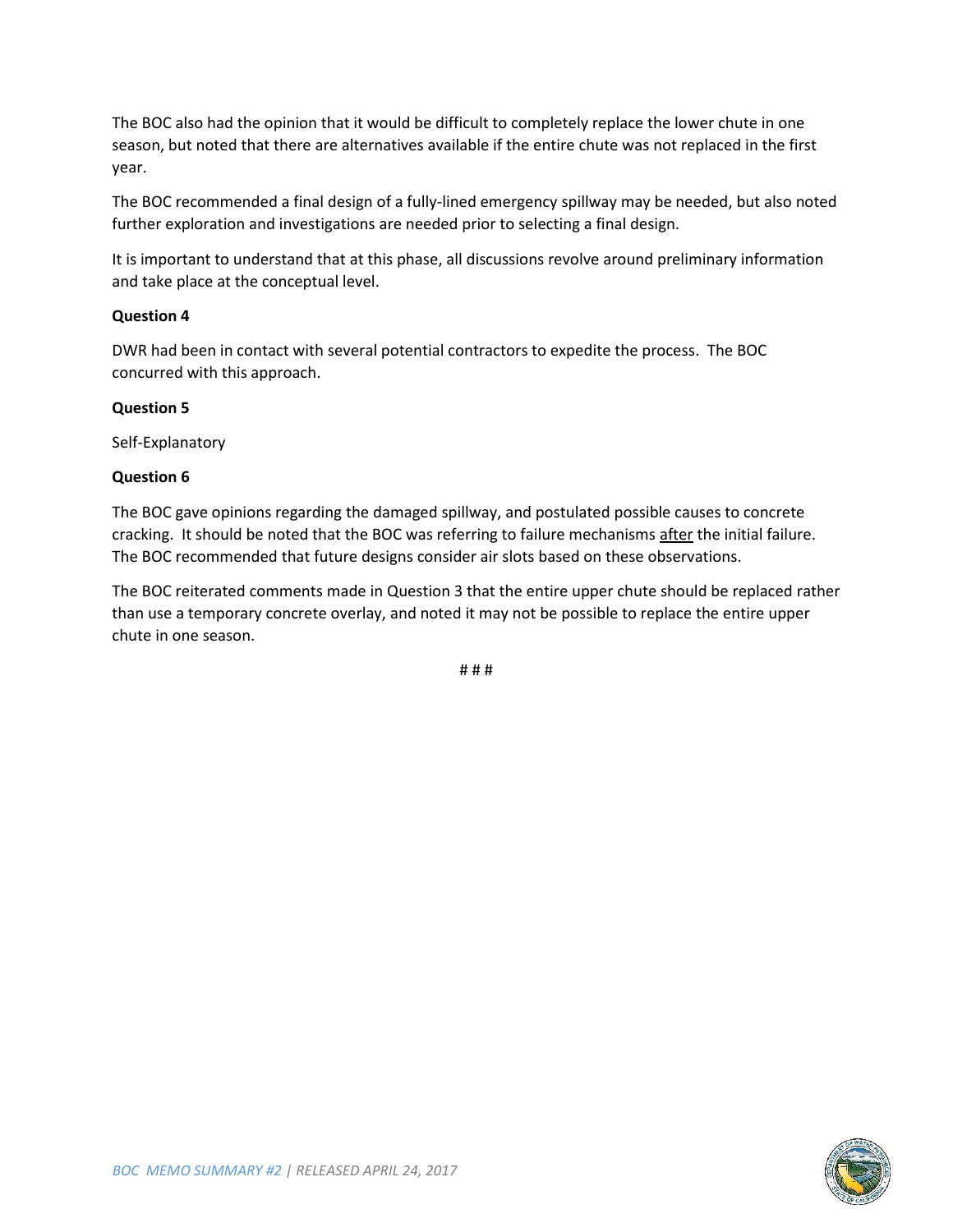# **OROVILLE EMERGENCY RECOVERY – SPILLWAYS Board of Consultants Memorandum**

| DATE:    | Friday, 3/17/2017                                                                                                               |
|----------|---------------------------------------------------------------------------------------------------------------------------------|
| TO:      | Mr. Ted Craddock, Project Manager<br>Oroville Emergency Recovery - Spillways<br><b>California Department of Water Resources</b> |
| FROM:    | Independent Board of Consultants for<br>Oroville Emergency Recovery - Spillways                                                 |
| SUBJECT: | Memorandum No. 2                                                                                                                |

## **INTRODUCTION**

On March 17, 2017, the Independent Board of Consultants (BOC) met at the Sacramento office headquarters of the California State Department of Water Resources (DWR) for a geologic site briefing presentation of remediation draft design criteria and further discussion of development of design concepts by DWR. An agenda for the meeting is attached. All BOC members were present. The attendees at the meeting are shown on the attached Attendance List.

The following pages contain the BOC's responses to the questions posed as listed on the attached agenda.

## **QUESTIONS FOR THE BOC**

**1. Does the BOC have any comments or recommendations pertaining to the geology briefing?** 

#### *Response*

Based on the presentations made to the BOC, during today's meeting, the BOC has several comments that are listed below. First, as stated one week ago, the BOC continues to believe that the DWR plan presented during BOC Meeting 1 is a reasonable approach to obtain necessary data regarding: 1) the Emergency Spillway structure; 2) the outflow path for the Emergency spillway flows; 3) the wall areas adjacent to the Gated Spillway Chute; 4) the rock quality underlying the Gated Spillway Chute and the interface between the concrete chute and earthen materials; and 5) the slope left of the Gated Spillway Chute that is above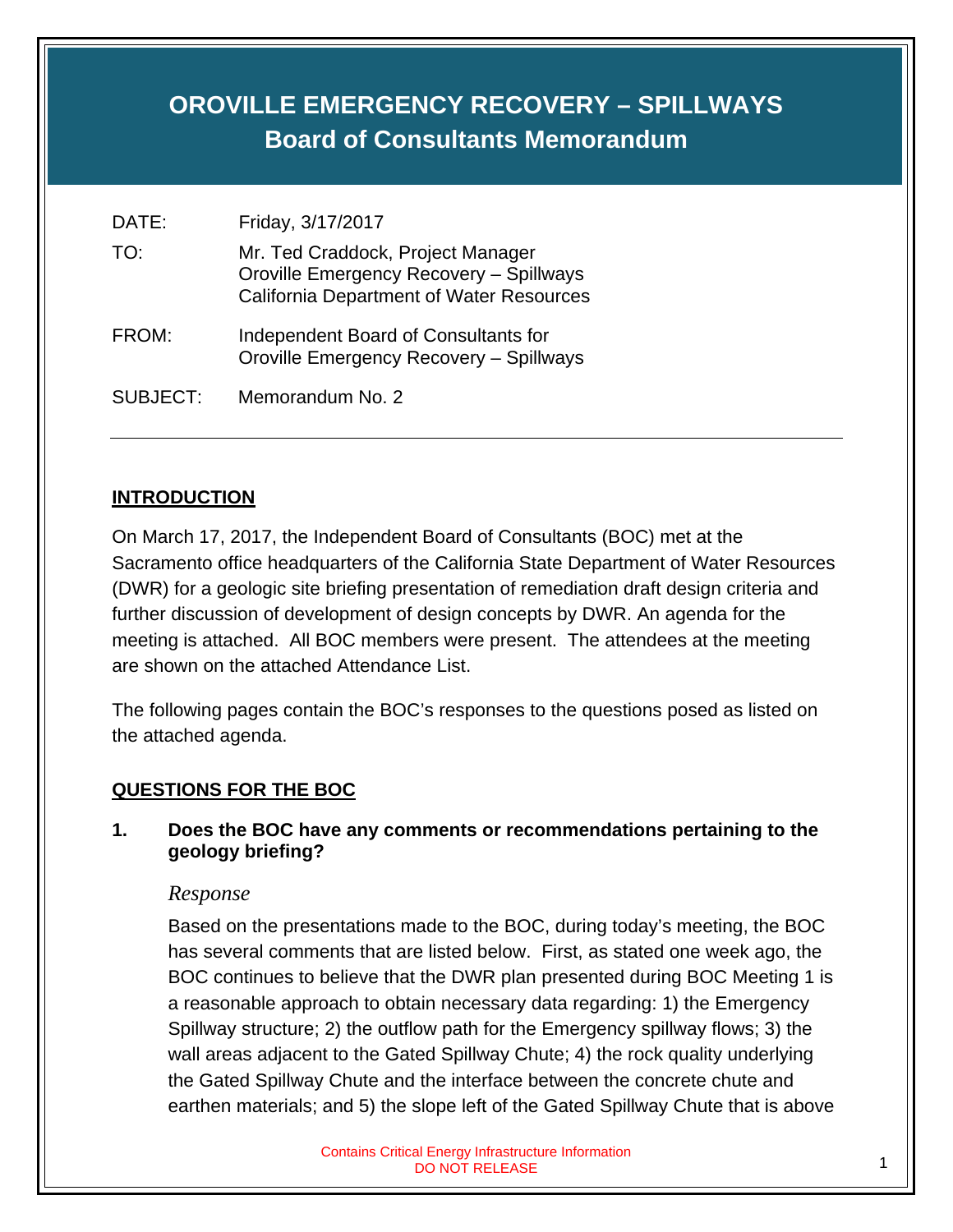the deep eroded channel. By listing these 5 elements and seeing the large area on map (see Figure 1, from the geology presentation), it is evident that this exploration program is broad-based, provides important information that will be used in multiple designs, and the data must be obtained in a very short time. Thus, it is important that an open and flexible approach be maintained as this program continues. By its very nature, exploration may discover new things that we did not know and that will need to be pursued. Maintaining good, open, and on-going communications between the engineering geologists in the field and the design engineers in the office is challenging during any construction project, but given the unusual fast pace of this project it is even more important.

This point can perhaps be illustrated using this interaction. During the meeting, a suggestion to rotate the entire geophysical array by 45° was made. The idea for the rotation would be to move the East-West seismic lines so they will cross the dominant northeast oriented rock fabric foliation orthogonally. It is worth asking if an exploration plan maximizes data collection efforts. In regard to the suggestion made during the meeting, it should be noted that if one set of seismic lines cross foliation orthogonally, then the other set will parallel the foliation (so does the rotation minimize the value of the parallel set?). However, at this site it appears that shears and not foliation are the major controlling factor on localized weathering. The point is that the investigation program goals must be kept in mind when developing these plans or when suggestions are made to alter the field program.

A second comment on the investigation program involves the part of the geology presentation that discussed the historical documents on the chute geology. This presentation emphasizes the importance of accurate As-Built geologic documentation and final foundation treatment.



This reaffirms the BOC's position that if at all possible, the removal and replacement option of the chute should be pursued.

> Contains Critical Energy Infrastructure Information n Energy images state internation<br>DO NOT RELEASE 2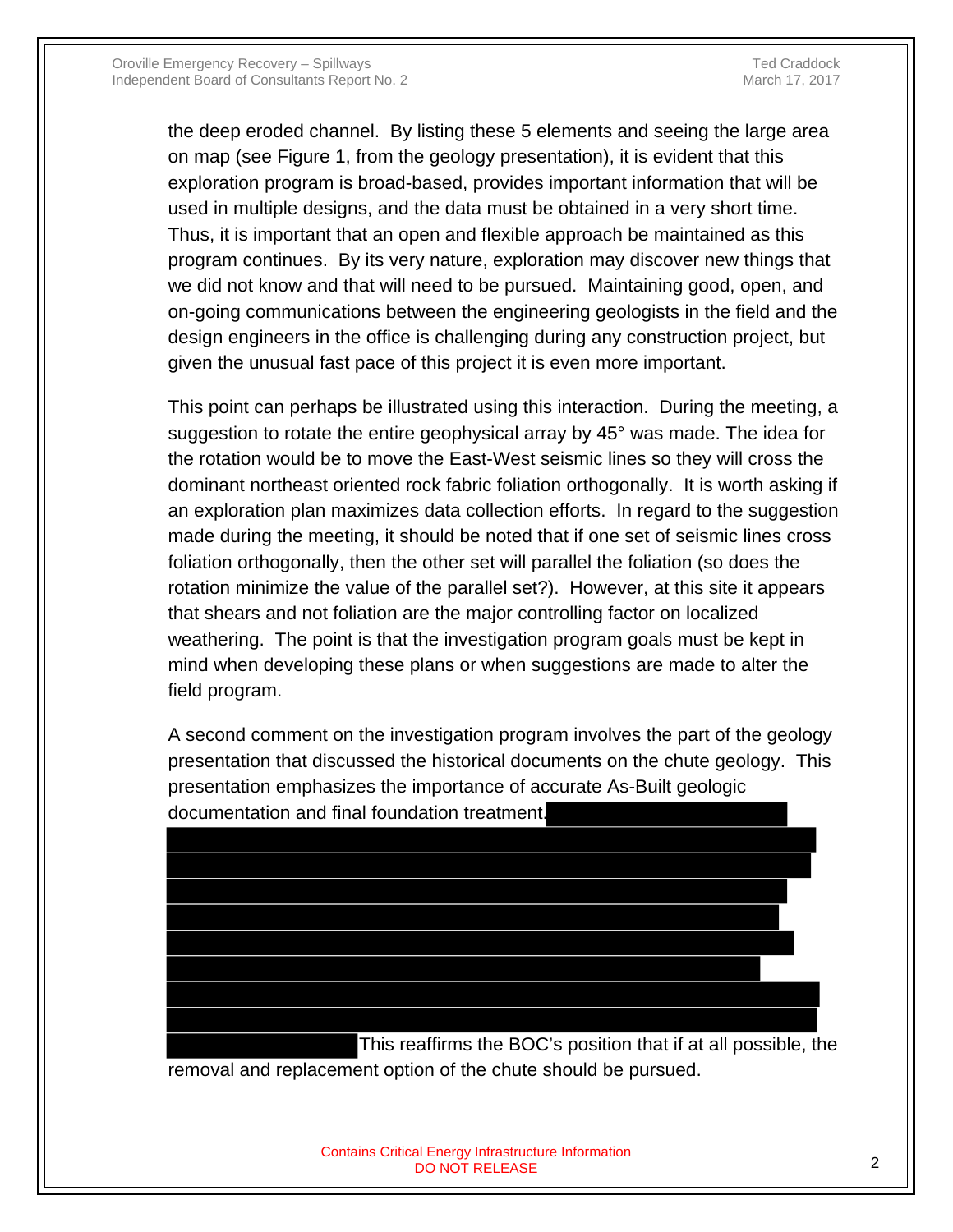Finally, the role of the BOC is to advise and offer opinion to those involved in the day-to-day design and exploration; we cannot see all the data you see and the details regarding how each of your decisions is made. What we can do is encourage you to keep the big concepts in mind as you become wrapped up in time-dependent details. Thus, keep asking the big questions. For example, it was pointed out that there was a spring about 200 ft right and upstream of the Sta 29+00 chute erosion. Do we know why it is there? Is it significant? If so, will this exploration program address why it is there and what causes it. If it is a shear, then the geophysics should pick it up, but what is its trend, depth, etc. Continue to develop your site engineering geologic models (yes, we need to do so even on 49-year-old projects) and use this exploration program to answer not only the many small questions, but also the big questions that no one thought to ask. We got to this point because of a crisis, but while we are here use this as an opportunity to learn as much about the engineering geology as possible.

## **2. Does the BOC have any comments or recommendations on the Draft Design Criteria?**

## *Response*

The BOC heard presentations from the Design Team on brief summaries of the following draft design criteria: Roadway and Site Plan Design Criteria; Geologic and Geotechnical design; Structural design; Hydrology & Hydraulics Design.

It is the BOC's understanding that the general objectives of the selected design criteria for the project features are intended to provide guidelines to help ensure that repairs of the various project components are designed in a consistent manner to meet short-term dam safety requirements. Design criteria were also presented for components that are intended to serve for the long-term design life of the project.

It is also the BOC's understanding that selected design criteria will follow the regulatory guidelines of the FERC and DSOD, and, where applicable, design guides of the USACE and the USBR.

Design objectives for the short-term "interim repairs" were selected to pass a total projected outflow of 304,000 cfs. The Gated Spillway is to be designed to pass 271,000 cfs; the Emergency Spillway will be retrofitted to pass the balance of 33,000 cfs.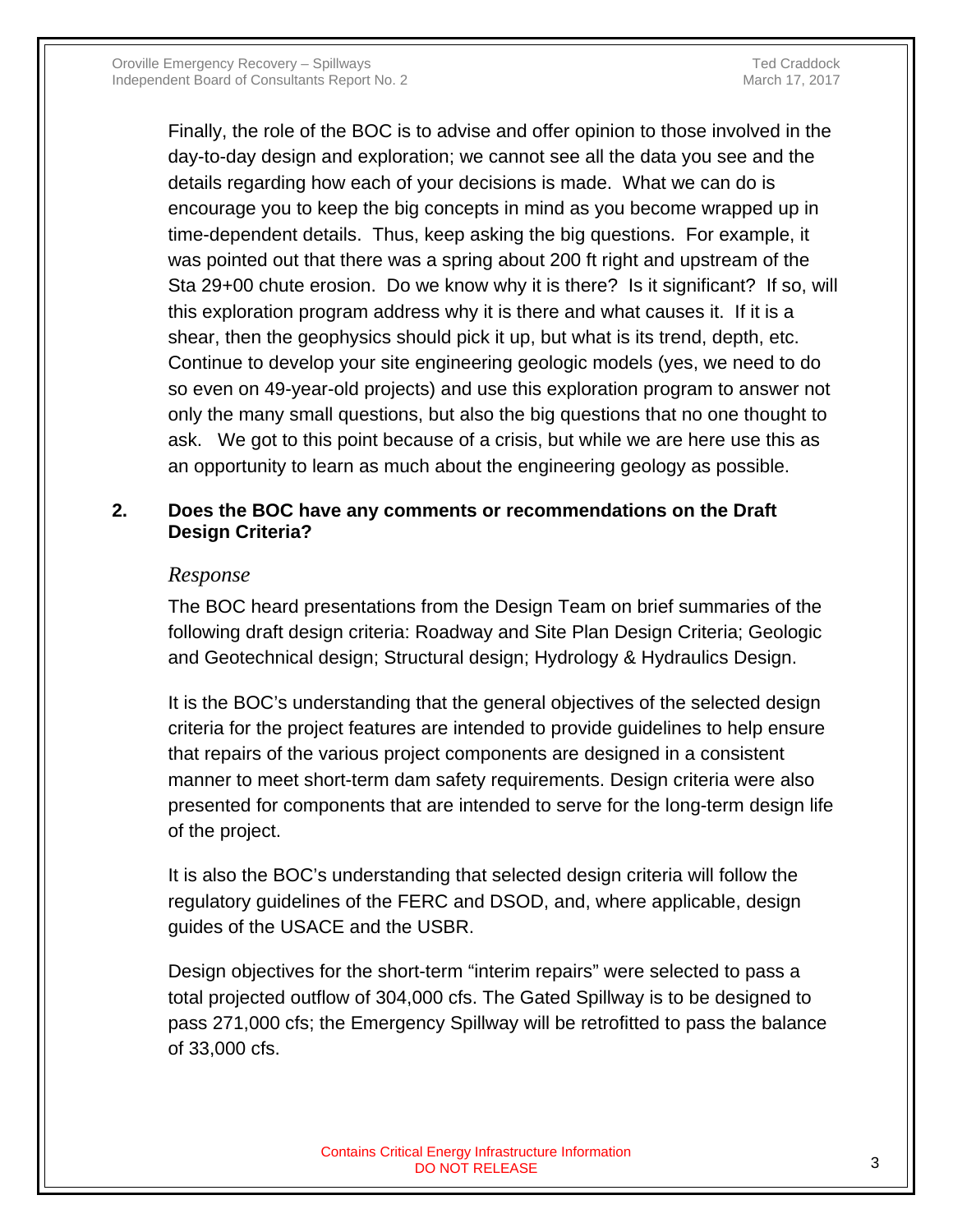Structural components that will be designed to function for the short-term were to be designed for seismic ground motions for return periods of 144 years, based on the results of probabilistic seismic hazard analyses. For long-term structures, design criteria are based on deterministic median (50th percentile) estimates for maximum magnitude earthquakes on controlling seismic sources.

The BOC considers the above criteria as reasonable and appropriate however it recommends that project components whose failure could lead to development of a potential failure mode that would result in uncontrolled release of the reservoir should be designed to the same criteria adopted for the dam embankment.

A summary of geologic and geotechnical design criteria were presented for the geotechnical design of foundations and for geotechnical components and features that would support the design of structural repairs of both spillway structures. These included criteria for excavation and preparation of acceptable foundations, identification of competent rock formations that would serve as foundations, design of slopes and stabilization measures of currently eroded slopes to prevent further erosion; and providing criteria for identifying depth to competent rock that would serve to anchor the existing or newly constructed Gated Spillway chute slab, or the required depth of anchors for stabilizing the Emergency Spillway pier structure.

The BOC notes that the seismic design criteria presented for the design of geotechnical components provide for ground motions based on return periods of 2475 year. For consistency these ground motions should be compared with the median estimates specified for the structural components of the project. The BOC also notes that acceptable factors of safety for the design of slopes were specified as 1.5 for static loads, and 1.1 for seismic loads. For seismic loads, acceptable performance should also be specified based on acceptable deformation.

The BOC generally concurs with the presented criteria summary, but will provide additional review and specific comments once it receives the detailed design criteria documents.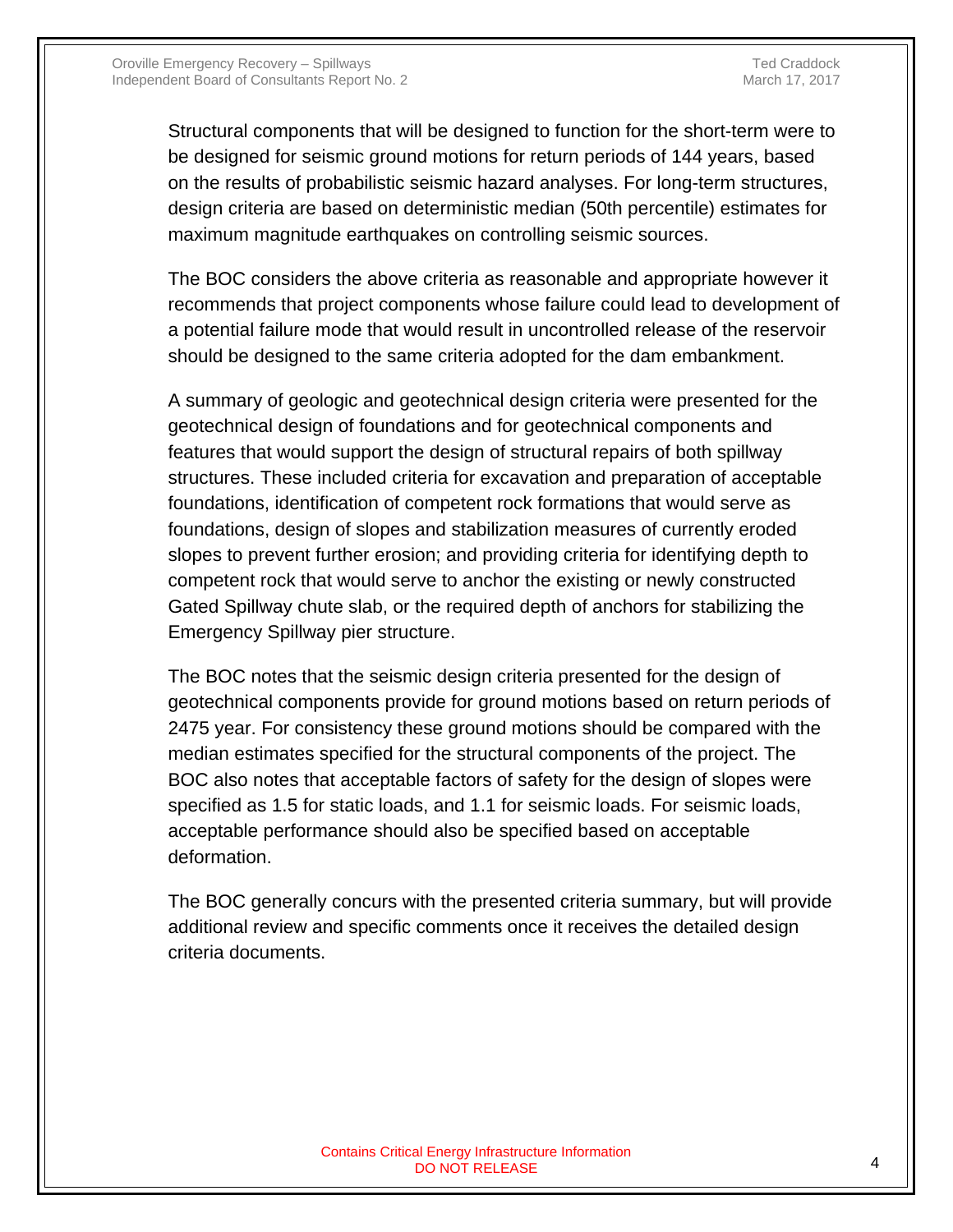## **3. Does the BOC have any comments or questions regarding the Design Team's approach for further development of the design concepts?**

#### *Response*

The DWR staff is still working on refining the options for restoration concepts with the view to presenting the selected design by March 31st. In today's meeting, the presentations made clear that the remediation of the upper section of the spillway chute has priority and will be repaired or replaced such that the first 500 to 1000 feet of the chute and training walls can safely discharge the full flow allotted to the gated spillway. The BOC concurs with this decision but points out that in the event of large spillway discharges some additional erosion damage may be expected to occur to the foundation rock in the downstream portion of the spillway or to concrete placements which may have been previously completed.

The BOC favors doing the total replacement of this portion of the spillway chute and walls in the first construction season from May to November of 2017 in preference to repairing the existing chute and walls by anchoring and placing an overlay which would then at some time in the next few years be totally removed and replaced with a properly designed chute placed on satisfactory rock foundation. The BOC believes it would not take appreciably more time to put in the new slab than doing a repair with an overlay.

The lower portion of the spillway chute is not expected to be able to be completely restored to the final condition during the May to November construction season. Two options are being studied in the planning of this potion. The first concept is to rebuild the foundation for the lower section of the chute with conventional concrete or RCC. This chute foundation would be wide enough that RCC can be brought up on both sides to serve as training walls. Flows would then be allowed to use the unfinished RCC lower spillway chute during the 2017/2018 flood season with the expectation of finishing the reinforced concrete chute and training walls during the next construction season.

The other option is to make use of the eroded channel on the left side to carry some of the excess flow of large spillway discharges while the existing downstream chute carries a smaller portion and handles the lower discharges by itself. The eroded hole at the break in the chute would be configured to be a plunge pool by constructing sort of a side channel weir with RCC that allows flows over a certain discharge to be sent down the eroded gully. Some backfill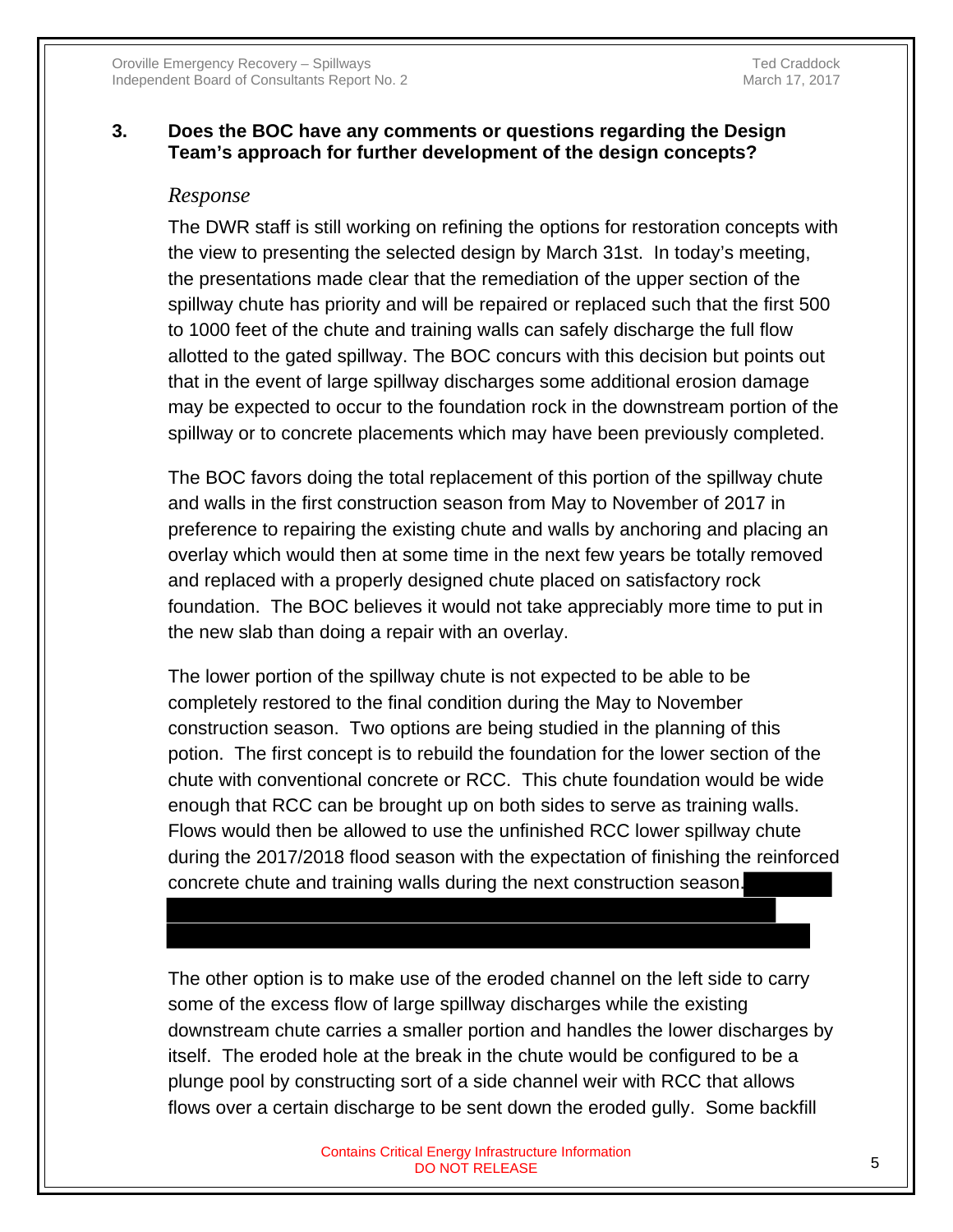It is

concrete would be needed to improve the lower chute and provide some training wall structure to keep this flow in the chute.

The BOC favors the first option and believes the alternative concept requires about the same construction time and effort as the first but has greater probability of erosion damage to the chute foundation and greater likelihood of depositing material in the river channel.

The hydraulic operating criteria make use of the emergency spillway only for passing flows greater than the capacity of the gated spillway. The emergency spillway is then counted on to be able to pass 33,000 cfs in the event it should be necessary to pass the Interim Design Flood of 304,000 cfs. Repairs have been made to the gullies that eroded in the apron downstream of the emergency spillway weir by dumping riprap and using slush concrete and shotcrete. Further protection by construction of cutoff walls at selected locations may be warranted if deemed necessary.

questionable whether the nappe would adhere to the concrete with large flows over this crest and negative pressure would almost certainly occur. It is noted that no splitters on the crest are provided for aeration. Further, the condition and quality of the foundation materials are not well understood. The BOC believes the best solution would be to construct a stepped buttress on the downstream side of the weir using RCC. This could provide the needed improvement of stability and would provide energy dissipation in flow passing over the structure.

The channel downstream of the emergency spillway still remains an issue regarding its erodibility and is still under investigation as to the final long-term solution. The same is true of the means of energy dissipation before the flow enters the river. If a well-controlled passage of extreme flood flows without severe erosion of the hillside downstream of the emergency spillway is the objective, the BOC is of the opinion that an auxiliary gated spillway with fully lined chute and designed energy dissipation may be a preferred solution. It is recommended that such an option be included in the studies.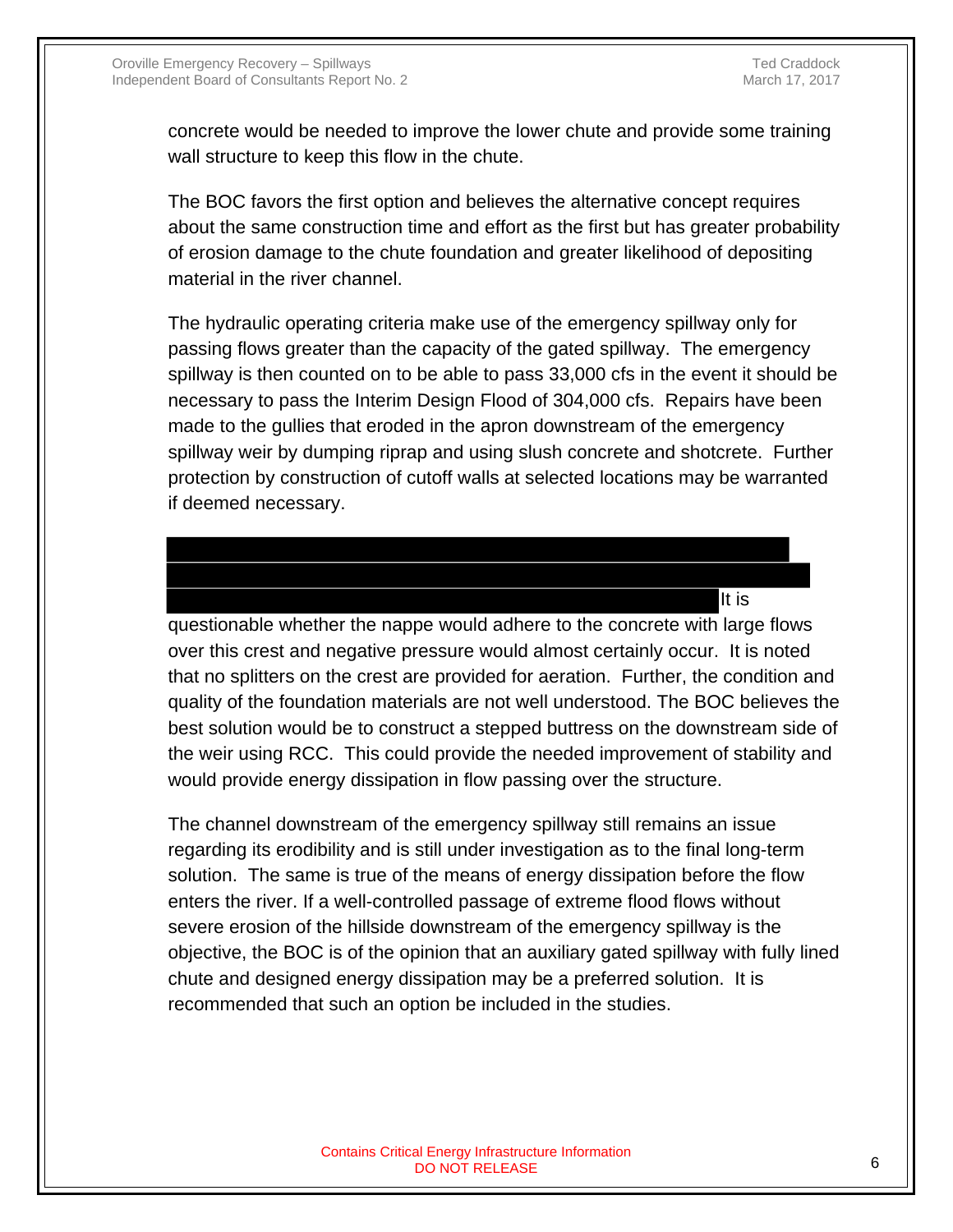## **4. Does the BOC have any comments or questions regarding the contractor outreach?**

#### *Response*

In general the BOC concurs with the approach for an early contractor selection (see the repose to Question 5 below).

## **5. Does the BOC have any comments or questions regarding the draft project schedule?**

#### *Response*

Further attention has been given to the schedule for the project. Potential contractors have been contacted and some pre-qualifying has been done and at least three potential contractors have been briefed about the project. Consideration is now underway to identify possible contracts. The BOC recommends that the number of different contract packages be minimized in order to reduce potential interference between contractors and reduce mobilization time. For example it would be wise to have clearing, grubbing, and grading of haul roads and constructions for work on the emergency spillway be together in one contract package. Doing so could minimize interference between contractors and optimize the contract schedule.

## **6. Does the BOC have any other comments or recommendations for the Design Team?**

#### *Response*

Three photos of very low flow on the upper chute taken after the chute failure, clearly show a hole on the left side of the spillway approximately at or near the construction joint near station 29+00. The second photo shows flow occurring at very small depths (probably due only to gate leakage). At this very low flow, what appear to be role waves, or possibly disturbances due to flow over construction joints or cracks are clear. The third photo shows the hole that developed shortly after initial failure. In this photo, the damage to the chute is totally downstream of the construction joint. Later photos show the damage has taken place on the upper side of the construction joint and has migrated to approximately station 29+00.

These photos show that failure was initiated at the hole at the left side of the chute near station 33+00. The failure, likely occurred as a result of high velocity flow (in the range of 85 to 90 feet per second), penetrating under the slab,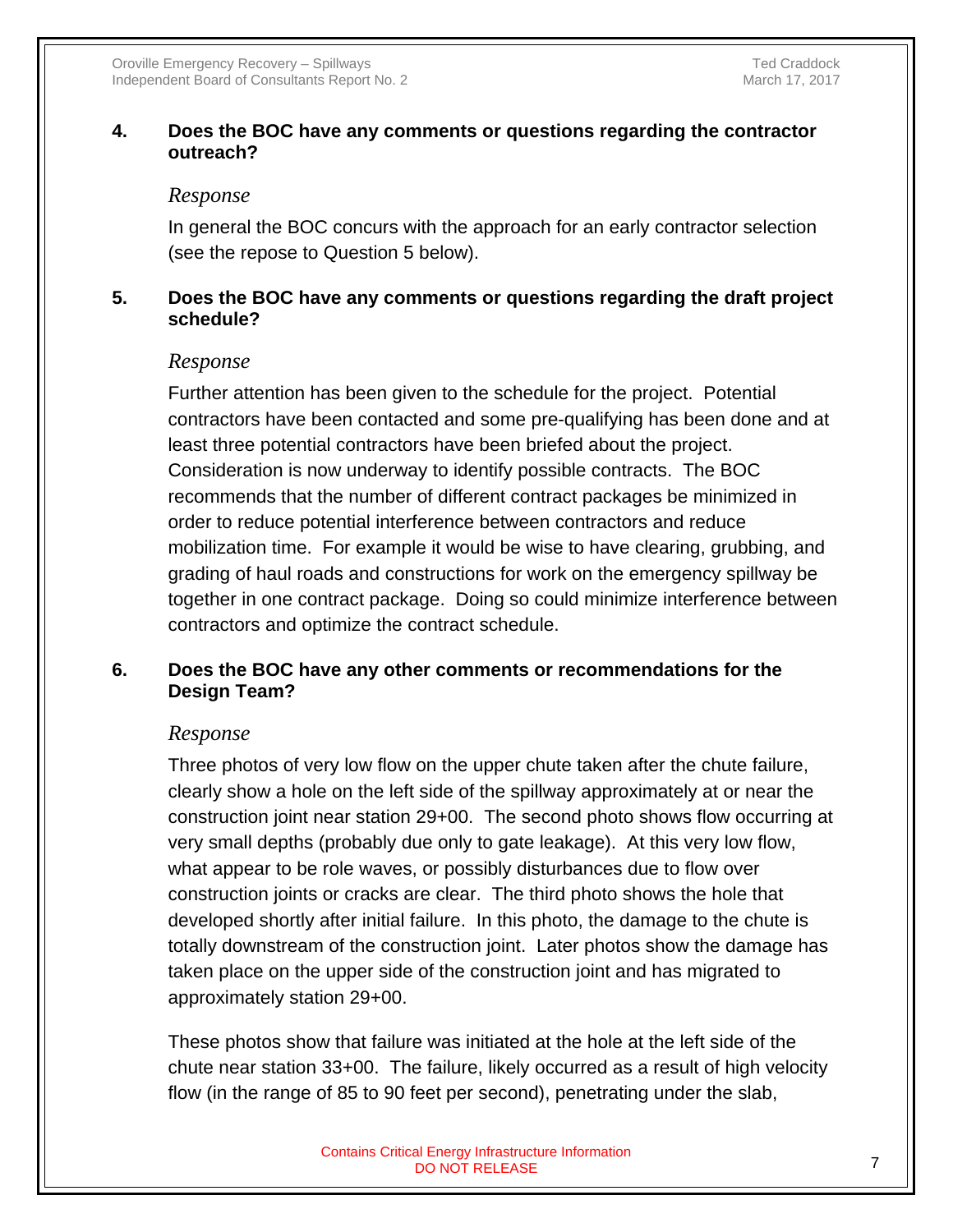causing a strong uplift force and causing the slab to lift, eventually causing all or part of the slab to break away. Subsequent erosion of foundation material caused progressive failure both upstream and downstream.

Repairs had been made to the spillway slab several times since its completion in 1968. The most recent documented repair took place in 2009. Locations of numerous existing cracks and spalls were shown in the report. The spalls were probably caused and enlarged by freeze-thaw damage. Some of these holes were quite large and extended as deep as the reinforcing steel. The hole that triggered the failure was probably of the latter type.

If cavitation damage had a role in the slab failure it was probably minor. If cavitation did occur, it would have been damped by aeration in the disturbed flow leaving the gated structure. The thick piers cause large rooster tails downstream of the thick columns downstream of the gates. The waves caused by the piers are efficient aerators. This effect has been used by the Chinese as an aeration device on their design of steep high-velocity chutes and have been found to be effective in preventing cavitation damage. In their design, the channel between the thick walls is actually narrowed slightly to increase the air entrainment. The Chinese call these spillways "Flared Chutes" or "Flared Spillways."

The BOC believes that the aeration produced by flow past the Gate-Structure walls, is sufficient for this spillway.

The BOC encourages further consideration of total replacement of the chute floor and walls in the upper chute. The construction schedule might be impacted by doing so, but there are a number of flaws beneath and on the top of the floor slab that should be corrected that it would be wise to choose total removal and reconstruction. If the schedule for total reconstruction cannot be accommodated, total repair of cracks and spalls is certainly required. The method and techniques of repairs should be carefully considered in order to judge whether there are any desirable changes in material and technique that would add confidence to duration and/or functionality of the repairs.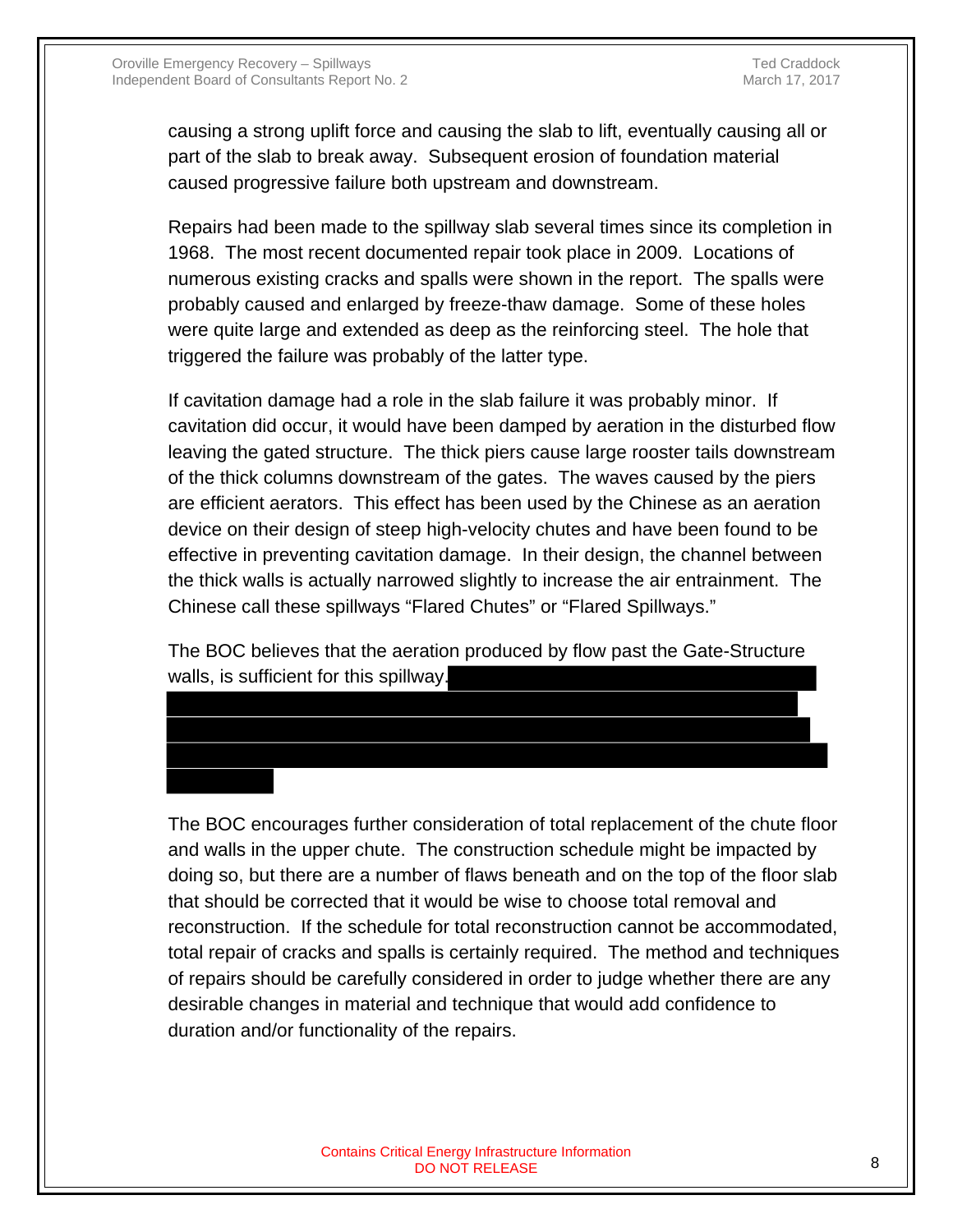Some other minor comments are:

- It would be useful to have station numbers painted on the training walls large enough to be easily seen in video footage taken by drones during spillway operation.
- It was pointed out that excavation of the chute foundation to place a thicker slab would require careful blasting. The BOC suggests investigation of whether the rock in this foundation could be brought to grade with the use of mechanical equipment such as pavement breakers.
- If the reservoir level is above the gate sill elevation in the spillway control structure, Care-of-Water is an item to contend with in the construction contracts.

#### **BOC RECOMMENDATIONS SUMMARY**

 $M2 - 1$  There is a need to keep a flexible approach as the exploration program proceeds and to maintain open on-going communications between the field and the design staff in the office.

## $M2 - 2$

- $M2 3$  The BOC considers the seismic criteria presented are reasonable and appropriate but recommends that any project components where failure might lead to uncontrolled release of the reservoir be designed to the same seismic standards adopted for the dam itself.
- $M2 4$  There should be consistency in the ground motions specified for geotechnical components compared with median estimates specified for the structural components of the project.
- M2 5 Acceptable performance for project components under seismic loading should be based on both factors of safety and acceptable deformations.
- M2 6 The BOC points out that by giving first priority to remediation of the upper portion of the gated spillway chute, some further erosion of and damage to the foundation rock for the lower chute section must be accepted.
- $M2 7$  The BOC recommends that the chute paving and training walls of this upper chute section be completely rebuilt on properly cleaned and prepared bedrock foundation during the 2017 May to November construction season instead of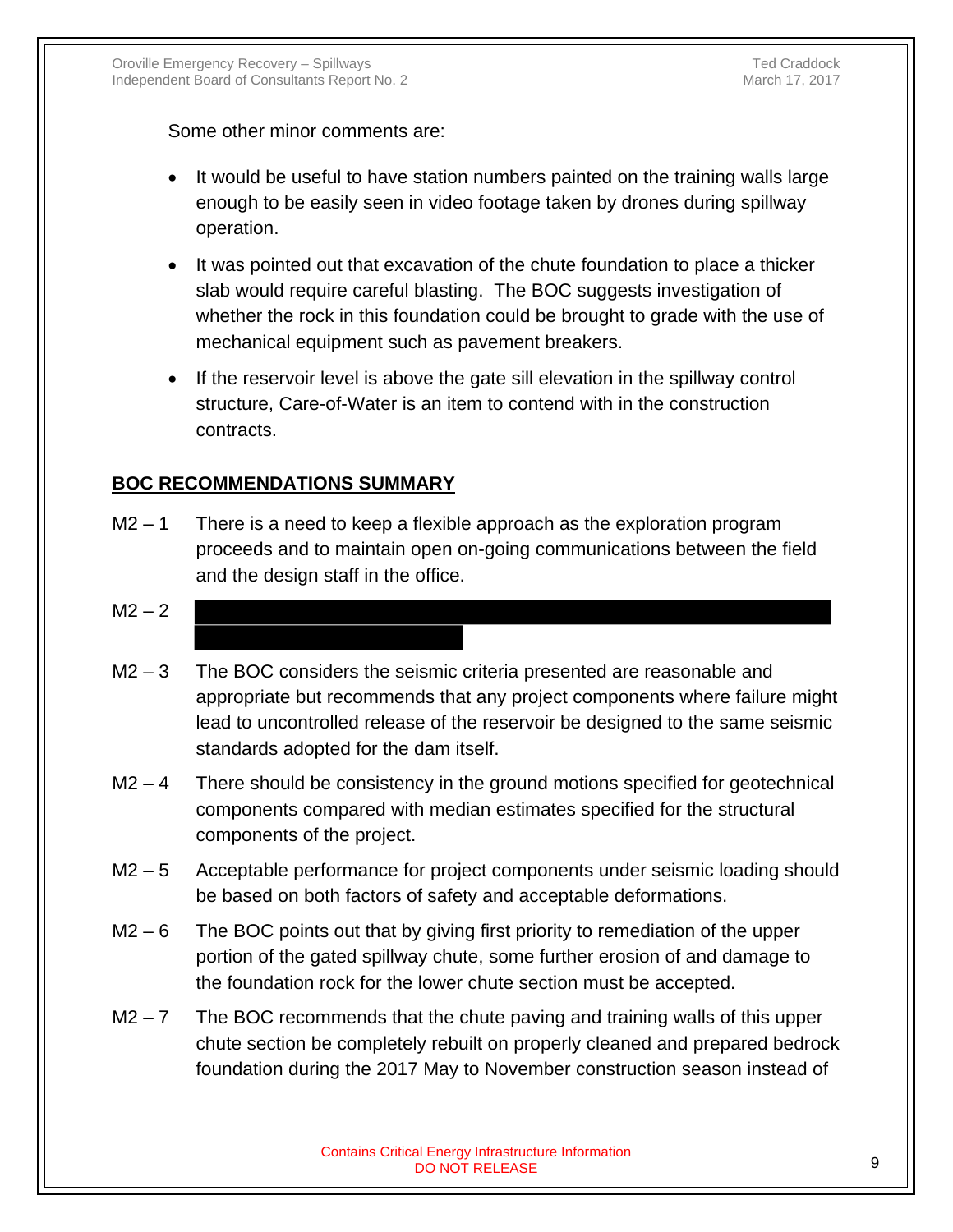repairing the existing chute with a reinforced concrete overlay and delaying construction of a long term replacement.

- $M2 8$  For the interim reconstruction of the lower portion of the spillway chute in the 2017 construction season, the BOC recommends that the foundation of the chute and side walls be repaired using conventional concrete and RCC backfill to allow discharge to safely flow in the RCC surfaced channel with the expectation that designed concrete lining and walls will be added in the next construction year.
- $M2 9$  The BOC recommends as part of the remediation for the interim period, that the concrete overflow weir monoliths on the emergency spillway be strengthened by a stepped RCC buttress on the downstream face to add stability and provide energy dissipation to the overflow discharge.
- M2 10 The long-term solution to provide for passage of extreme flood flows in excess of the capacity of the present gated spillway will require further study and exploration to determine the best plan for the emergency spillway. A second auxiliary gated spillway should be included as one of the options for a long term solution.
- M2 11 Construction contracts should be packaged to minimize interference between contractors working on separate portions of the remediation efforts.
- M2 12 The BOC reiterates that it is vital to construct the restored spillway chute on a rock foundation of known quality properly prepared with suitable drainage
- M2 13 The BOC recommends that an air supply slot be built into the reconstructed chute at the location where the slope changes to a steeper incline.
- M2 14 Marking chute stations on the training walls visible in video taken by drones would aid in interpreting surveillance imagery.
- $M2 15$
- M2 16 Care-of-Water may need to be an item in the construction bid documents.

#### Contains Critical Energy Infrastructure Information n Energy Innustrialism includion<br>DO NOT RELEASE 10